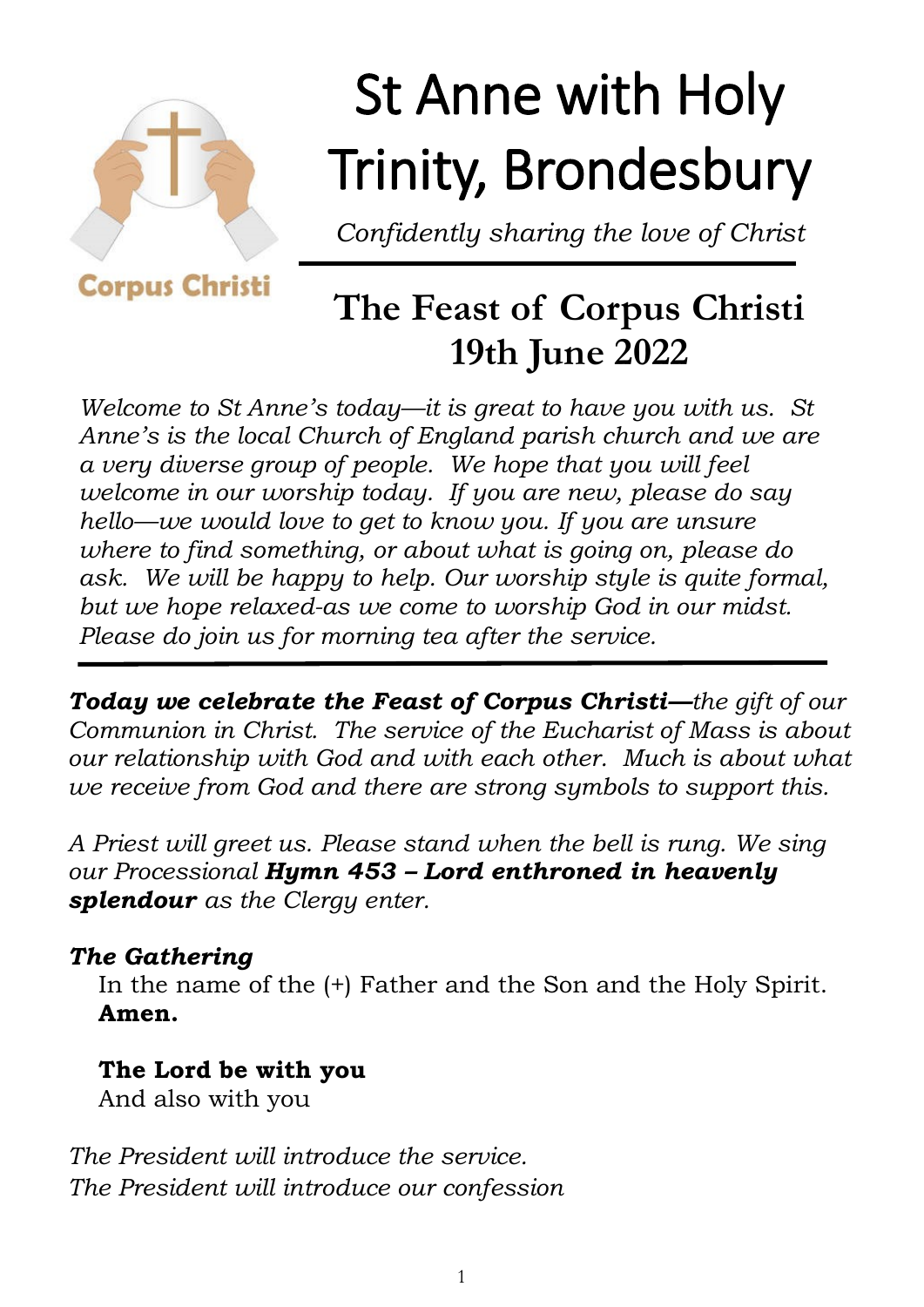As we prepare to celebrate the mystery of God's love, revealed in Word and Sacrament, let us call to mind our sins.

#### *Silence is kept*

**Almighty God, our heavenly Father, we have sinned against you and against our neighbour in thought and word and deed, through negligence, through weakness, through our own deliberate fault. We are truly sorry and repent of all our sins. For the sake of your Son Jesus Christ, who died for us, forgive us all that is past and grant that we may serve you in newness of life to the glory of your name. Amen.** 

#### *We sing together.*

**Lord have mercy, Lord have mercy, Christ have mercy, Christ have mercy, Lord have mercy, Lord have mercy.**

*We are reminded of God's forgiveness.*

Almighty God, who forgives all who truly repent, have mercy upon us, (+) pardon and deliver us from all our sins, confirm and strengthen us in all goodness, and keep us in life eternal; through Jesus Christ our Lord. **Amen.**

*We sing our praise in the words of the Gloria Refrain: Glory to God, Glory to God,* 

 *Glory to God in the highest.*

**Glory to God in the highest, and peace to His people on earth. Lord God, heavenly King, almighty God and Father, we worship You we give You thanks, we praise You for your glory.** *Refrain:*

**Lord Jesus Christ, only Son of the Father, Lord God, Lamb of God You take away the sin of the world: have mercy on us; You are seated at the right hand of the Father: receive our prayer.** *Refrain:*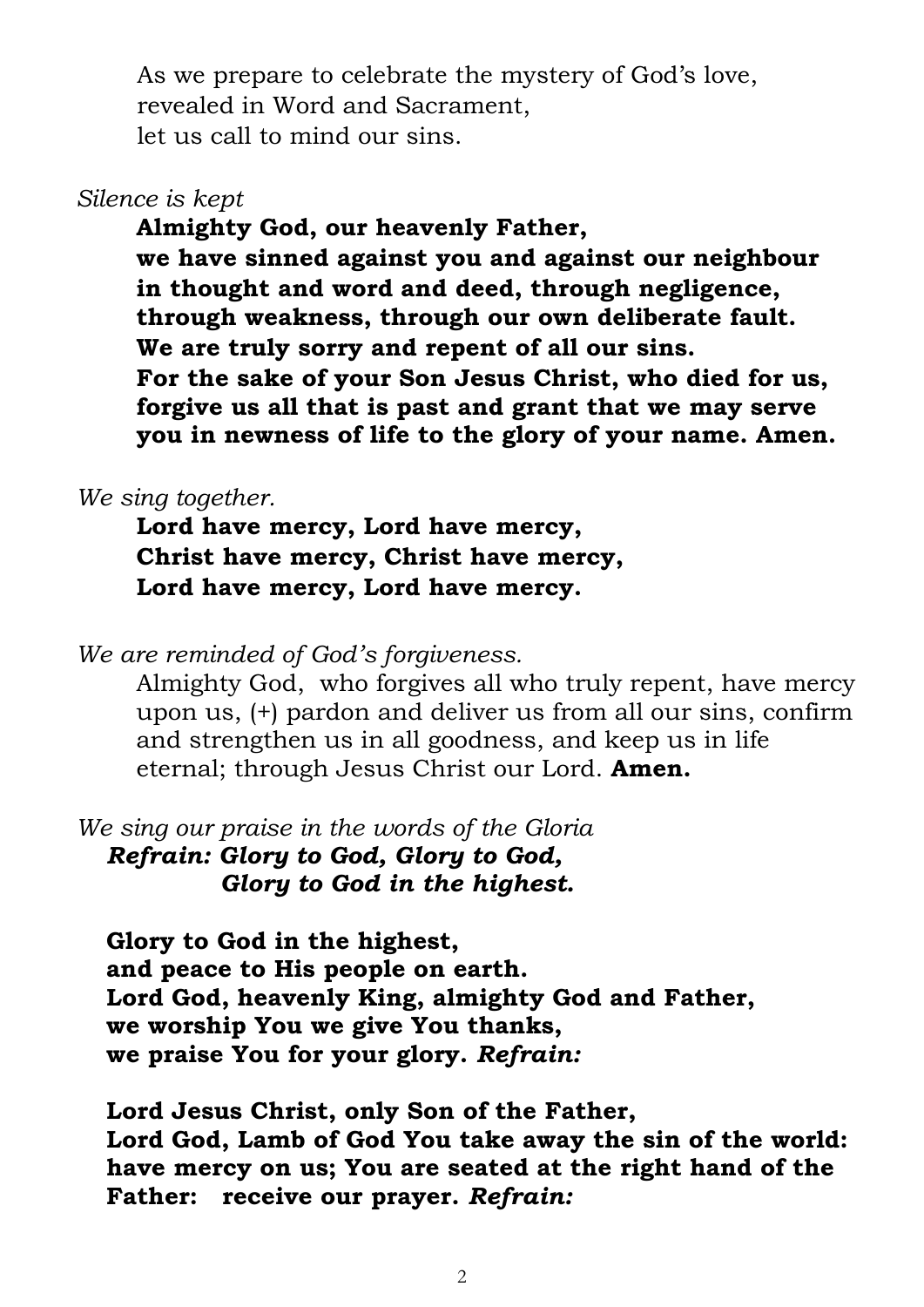**For You alone are the Holy One, You alone are the Lord, You alone are the most high Jesus Christ, with the Holy Spirit, In the glory of God the Father.** *Refrain.*

# *The Collect*

*The Priest introduces a period of silent prayer and then says:*  Lord Jesus Christ, we thank you that in this wonderful sacrament you have given us the memorial of your passion: grant us so to reverence the sacred mysteries of your body and blood that we may know within ourselves and show forth in our lives the fruits of your redemption; for you are alive and reign with the Father in the unity of the Holy Spirit, one God, now and for ever. **Amen.**

# *Liturgy of the Word (please sit)*

*We hear a reading from the Old Testament It is a very short reading! In this vignette, we hear the outcome after Abram has been to rescue the captive Lot. After the battle, Melchizedek brings forward refreshment to Abram in the form of bread and wine and prays for the blessing of Abram.* 

A Reading from the book of Genesis (Genesis 14: 18-20)

And King Melchizedek of Salem brought out bread and wine; he was priest of God Most High. He blessed him and said, 'Blessed be Abram by God Most High, maker of heaven and earth; and blessed be God Most High, who has delivered your enemies into your hand!' And Abram gave him one-tenth of everything.

This is the Word of the Lord. **Thanks be to God.**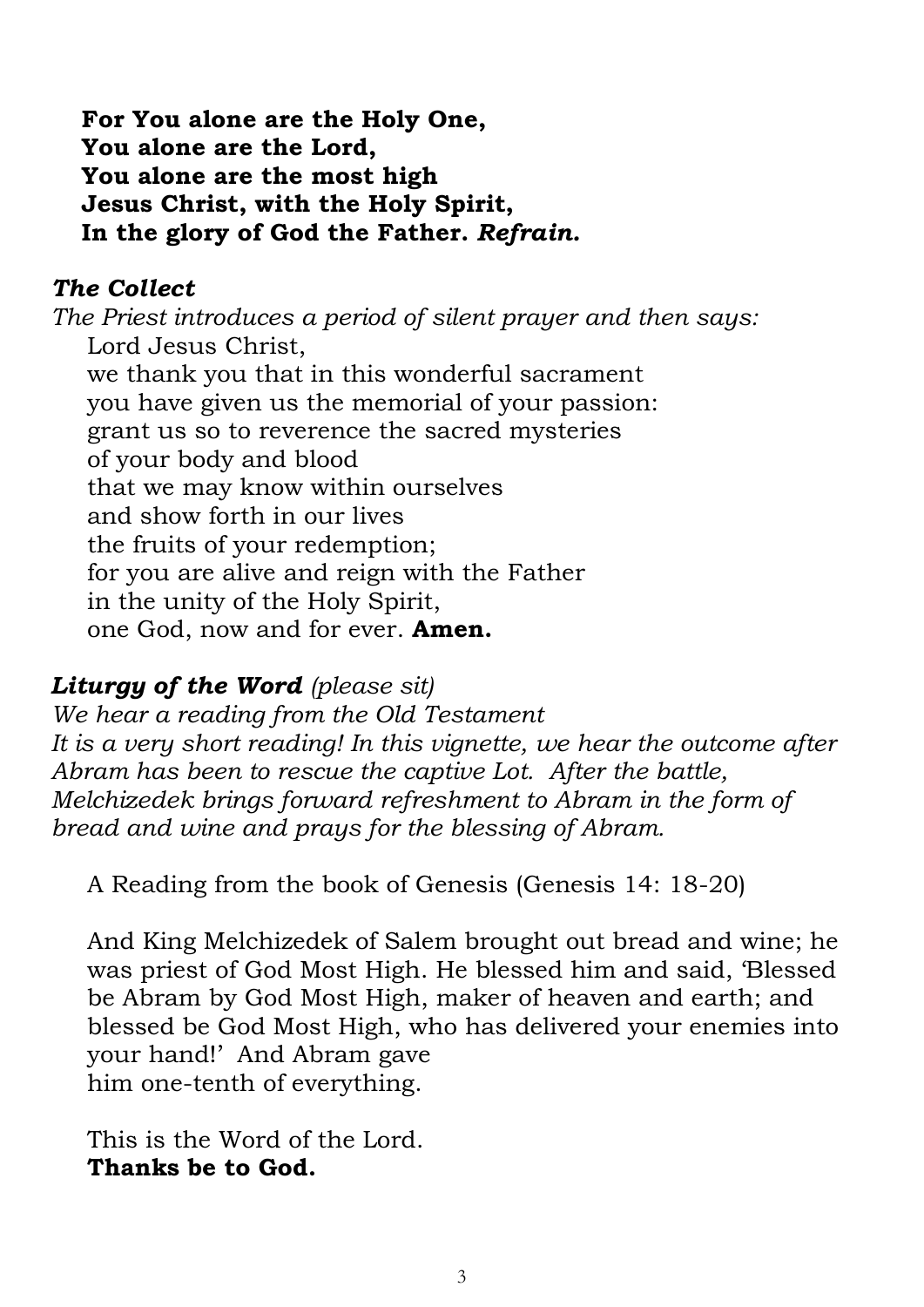### **A reading from the New Testament**

*Throughout 1 Corinthians, Paul is dealing with fractured communal unity caused by the attitudes and actions of various groups within the Corinthian congregation. Today Paul is explaining clearly to the knew Christian community the purpose of the Eucharist. You will not that the words do not vary with those that we use today.* 

A reading from the first Letter to the Corinthians (1 Corinthians 11: 23- 26)

For I received from the Lord what I also handed on to you, that the Lord Jesus on the night when he was betrayed took a loaf of bread, and when he had given thanks, he broke it and said, 'This is my body that is for you. Do this in remembrance of me.' In the same way he took the cup also, after supper, saying, 'This cup is the new covenant in my blood. Do this, as often as you drink it, in remembrance of me.' For as often as you eat this bread and drink the cup, you proclaim the Lord's death until he comes.

This is the Word of the Lord. **Thanks be to God.** 

*We sing our Gradual Hymn 431- Let us break bread together during which the Gospel is processed. Please stand during the 3rd verse.* 

#### *The Gospel is announced.*

*OOur Gospel reading today is John 6: 51-58, in which we hear that Jesus is the bread of life. How do we relate this to the Eucharist? Do we relate it to the Eucharist.? Jesus promises that whoever eats the flesh and drinks the blood of Jesus, the Son of Humanity, has eternal life now and will be raised up on the last day. Jesus promises to provide food for the life of the world, his flesh and blood. In, with, and under the bread and wine of Holy Communion, which is nothing other than Christ's body and blood, Jesus nourishes faith, forgives sin, and empowers us to be witnesses to the Gospel. In essence we are nurtured by the gift of Christ.*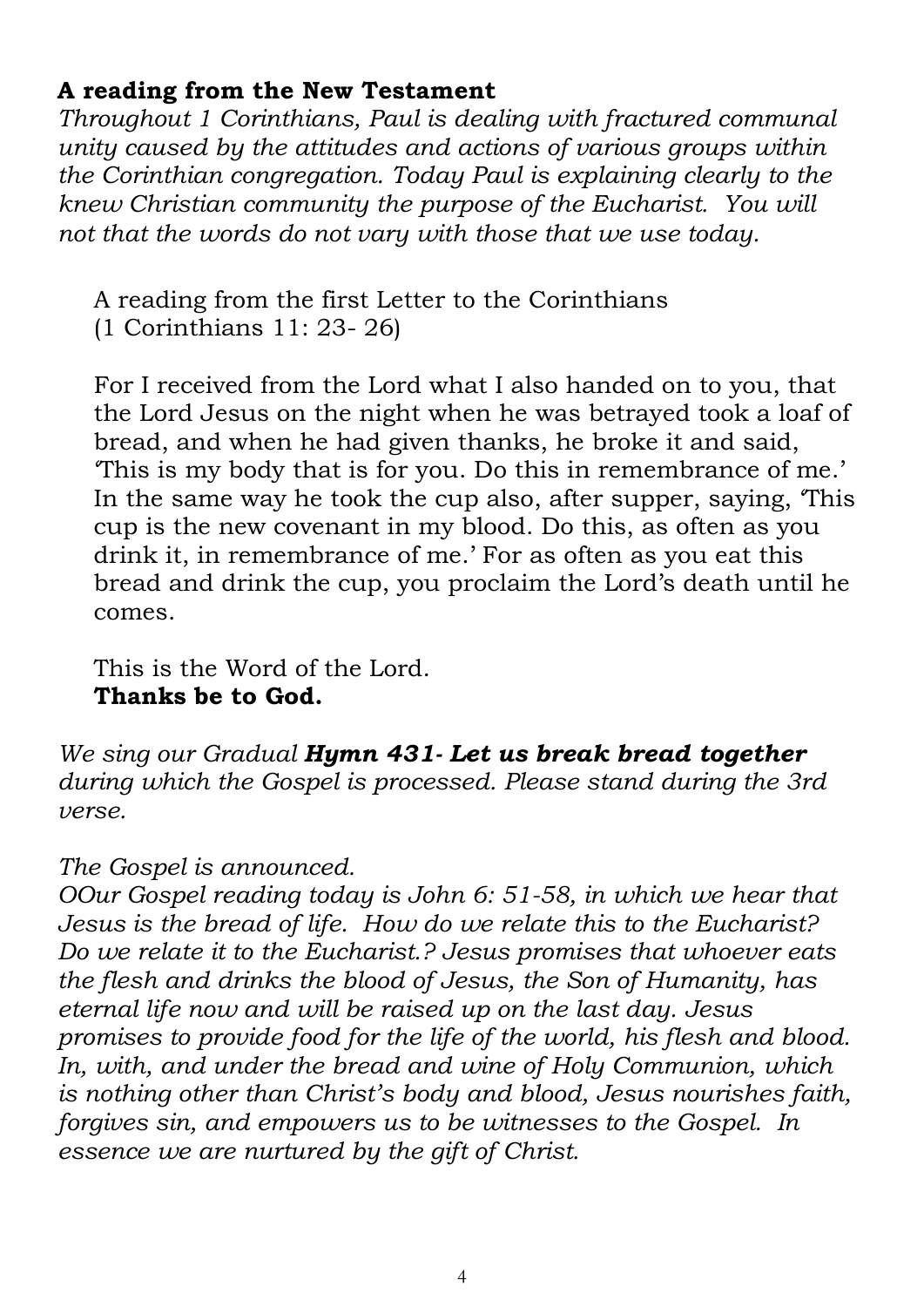The Lord be with you. **And also with you.**

Hear the Gospel of our Lord Jesus Christ according to John **Glory to you Lord Jesus Christ**

(John 6: 51-58)

I am the living bread that came down from heaven. Whoever eats of this bread will live for ever; and the bread that I will give for the life of the world is my flesh.'

The Jews then disputed among themselves, saying, 'How can this man give us his flesh to eat?' So Jesus said to them, 'Very truly, I tell you, unless you eat the flesh of the Son of Man and drink his blood, you have no life in you. Those who eat my flesh and drink my blood have eternal life, and I will raise them up on the last day; for my flesh is true food and my blood is true drink. Those who eat my flesh and drink my blood abide in me, and I in them. Just as the living Father sent me, and I live because of the Father, so whoever eats me will live because of me. This is the bread that came down from heaven, not like that which your ancestors ate, and they died. But the one who eats this bread will live for ever.'

This is the Gospel of the Lord. **Praise to You, O Christ.**

*We sit to listen to the sermon. After the sermon silence is kept.*

*We stand to affirm our faith in the words of the creed.*

**I believe in God, the Father almighty, creator of heaven and earth. And in Jesus Christ, his only Son, our Lord, who was conceived by the Holy Spirit, born of the Virgin Mary, suffered under Pontius Pilate, was crucified, died, and was buried; he descended to the dead. On the third day he rose again; he ascended into heaven,**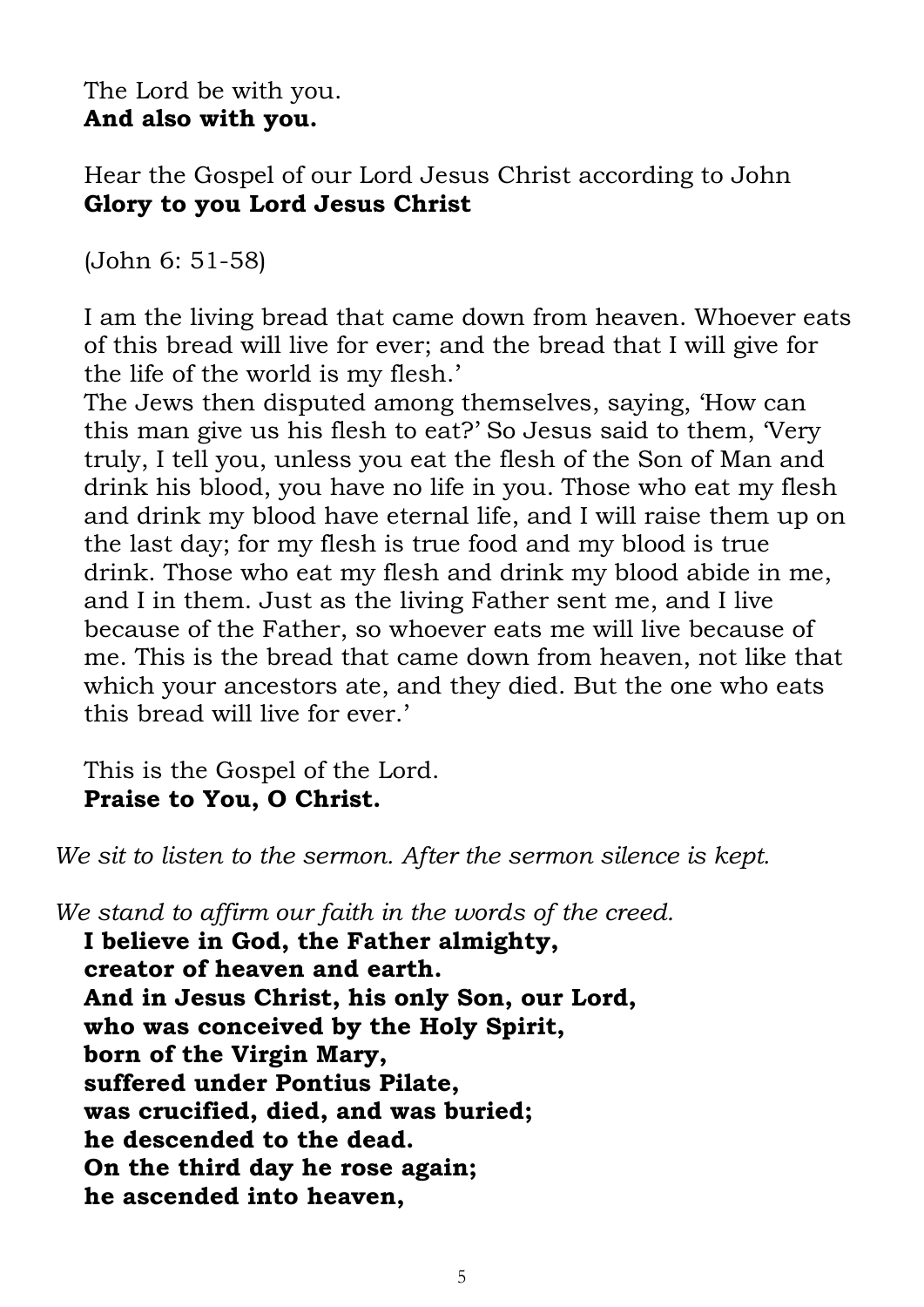**he is seated at the right hand of the Father, and he will come to judge the living and the dead. I believe in the Holy Spirit, the holy catholic Church, the communion of saints, the forgiveness of sins, the (+) resurrection of the body, and the life everlasting. Amen** 

*We kneel or sit as we prayer for the Church, the World and for this community. During the prayers we use the response:*

Lord in your mercy,

#### **Hear our Prayer.**

*Sometimes we will also use the words after we pray for those who have died:*

Rest Eternal, Grant unto them O Lord **And may light perpetual shine upon them.** May they rest in peace **And rise in Glory**

*At the conclusion of the prayers we say*

Merciful Father,

**accept these prayers for the sake of your Son, our Saviour Jesus Christ. Amen.**

#### *Liturgy of the Sacrament (please stand)*

We are the Body of Christ. In the one Spirit we were all baptized into one body. Let us then pursue all that makes for peace and builds up our common life. The peace of God be with you always **and also with you.**

Let us offer each other the sign of peace.

*We share the peace with those around us in a way we are comfortable until the offertory Hymn is announced. We sing Hymn*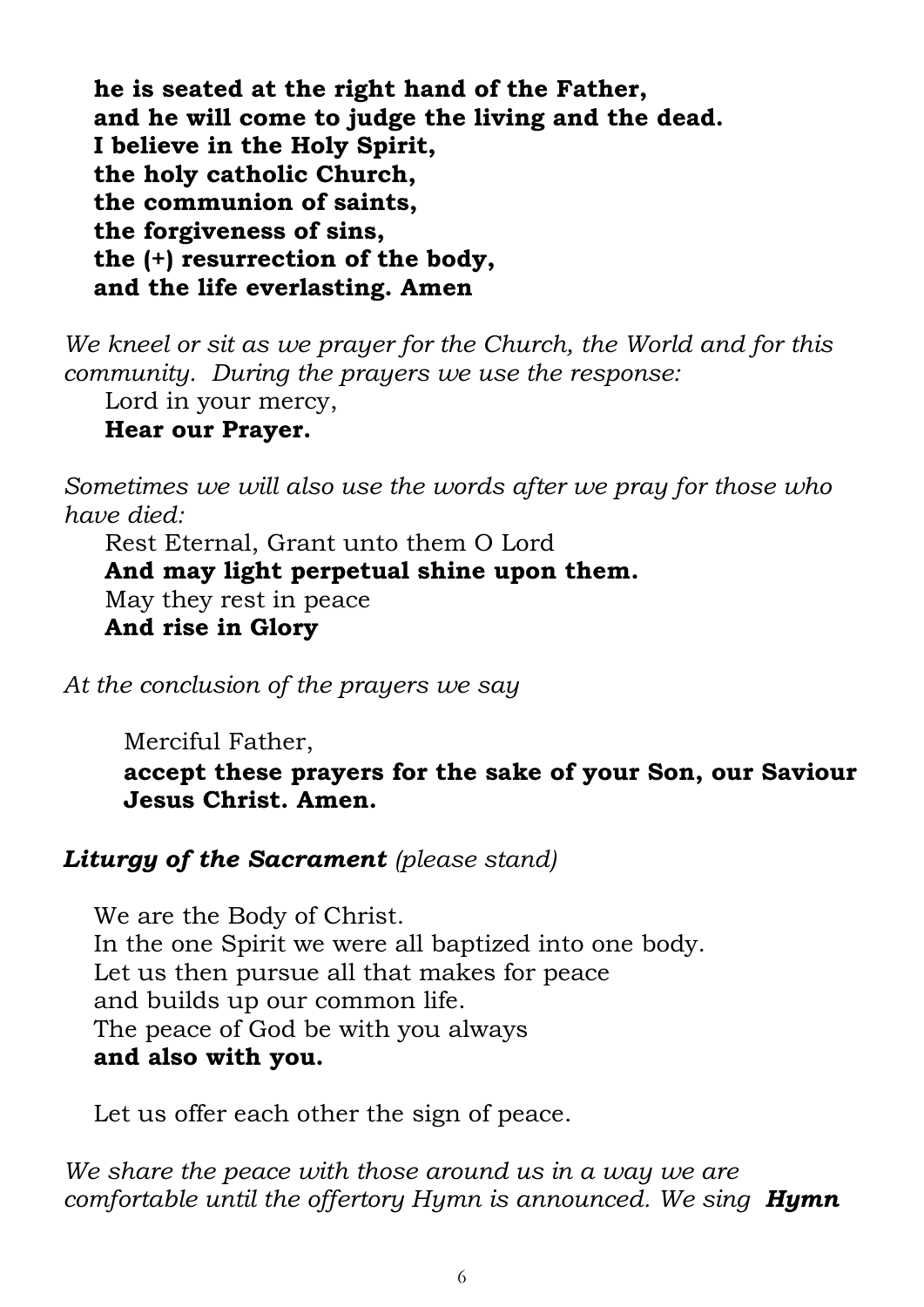*579 – O thou who at the Eucharist did pray* during which a collection is taken.

God our sustainer, receive the gifts we bring before you, and feed us continually with that bread which satisfies all hunger, your Son our Saviour Jesus Christ. **Amen.**

Blessed are you, Lord God of all creation: through your goodness we have this bread to set before you, which earth has given and human hands have made. It will become for us the bread of life. **Blessed be God for ever.**

Blessed are you, Lord God of all creation: through your goodness we have this wine to set before you, fruit of the vine and work of human hands. It will become for us the cup of salvation. **Blessed be God for ever.**

The Lord be with you, **And also with you.**

Lift up your hearts. **We lift them up to the Lord.**

Let us give thanks to the Lord our God. **It is right to give thanks and praise.**

*The preface continues until we sing.*

**Holy, Holy, Holy Lord, God of power and might, heaven and earth are full of your glory. Hosanna, Hosanna, Hosanna in the highest. Blessed is he who comes in the name of the Lord. Hosanna, Hosanna, Hosanna in the highest.**

*After the Consecration :*

Great is the mystery of Faith: **Christ has died: Christ is risen: Christ will come again.**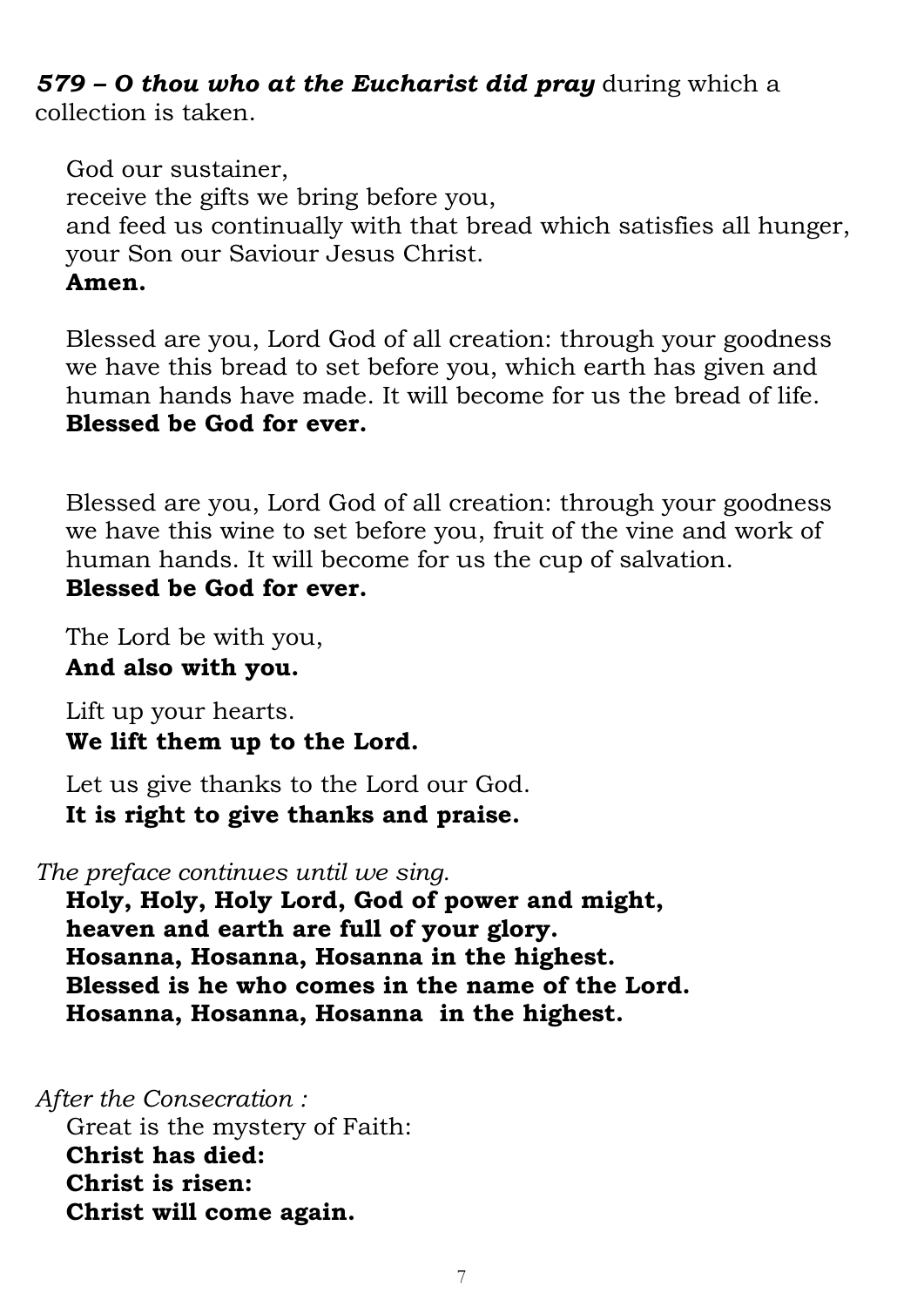*At the end of the Eucharistic Prayer we sing* **Amen.** *We join in the prayer that Jesus taught his friends to say in our preferred version and language.* 

**Our Father, who art in heaven hallowed be thy name, thy kingdom come, thy will be done on earth as it is in heaven. Give us this day our daily bread; and forgive us our trespasses, as we forgive those who trespass against us, and lead us not into temptation but deliver us from evil. For thine is the Kingdom, the power and the glory, for ever and ever. Amen.**

*The president breaks the consecrated bread*. We break this bread to share in the body of Christ. **Though we are many, we are one body, because we all share in one bread.** 

*We sing the Agnus Dei.*

**Lamb of God, who takes away the sin of the world, have mercy on us Lamb of God who takes away the sins of the world, have mercy on us Lamb of God who takes away the sins of the world, grant us peace.**

*The Elevation* 

Behold the Lamb of God who takes away the sin of the world. Blessed are those who are called to his supper.

**Lord (+) I am not worthy to receive you, but only say the word and I shall be healed.**

*We receive communion, during which we listen to William Byrd - Ave verum corpus - The Sixteen. All who are baptised are welcome to receive, and you may choose if you are ready to receive the chalice. We receive God's grace in one kind or two. (Please do not instinct (dip). You may also like to come forward for a blessing; and you may wish to light a candle.*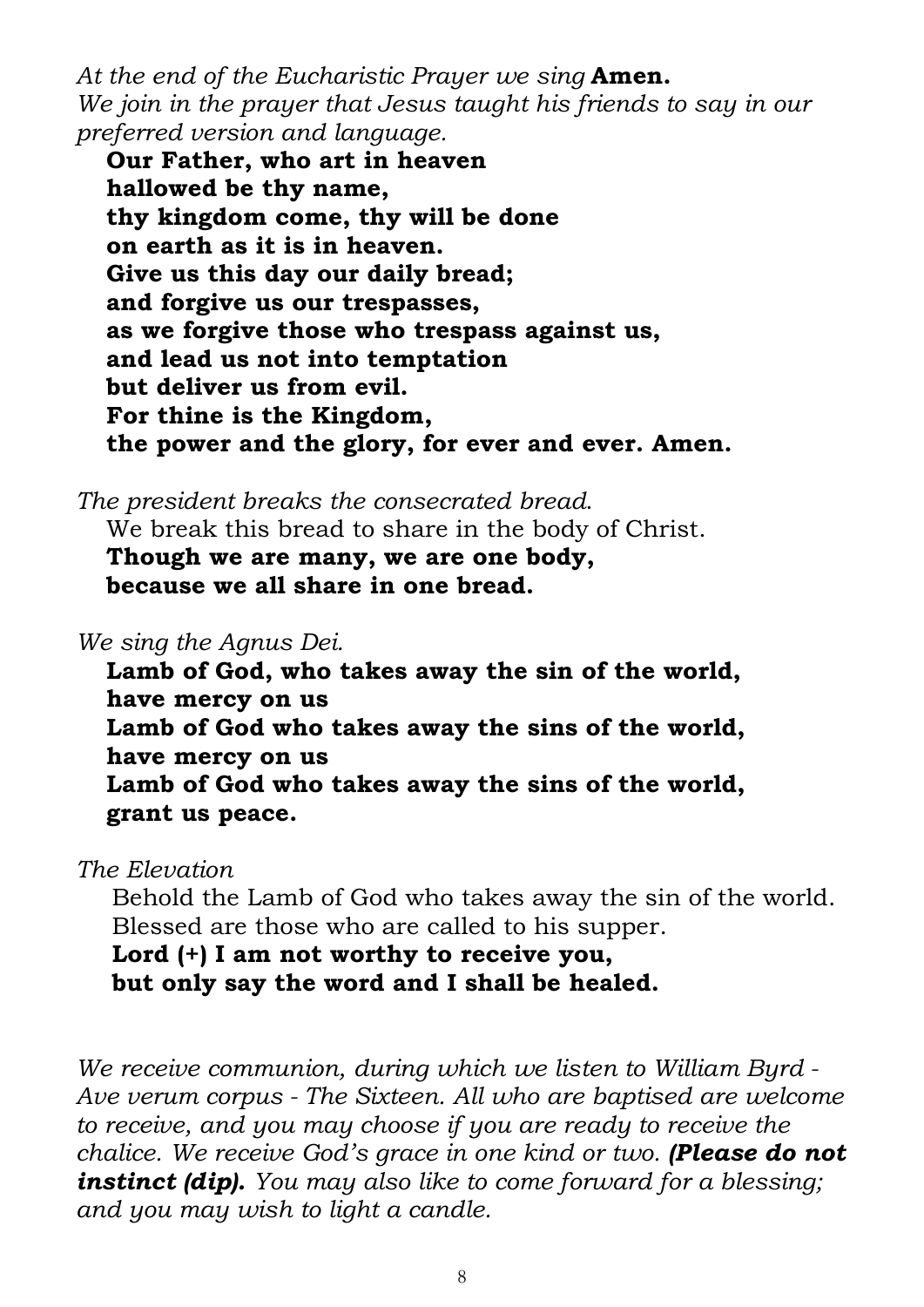*At the end of communion the priest will lead us in a period of silence, and then a short prayer:*

All praise to you, our God and Father, for you have fed us with the bread of heaven and quenched our thirst from the true vine: hear our prayer that, being grafted into Christ, we may grow together in unity and feast with him in his kingdom; through Jesus Christ our Lord. **Amen.** 

*We listen to the notices about our community life.*

*The Dismissal (please stand)*

*We receive God's Blessing.*

The Lord be with you **And also with you**

Christ, who has nourished us with himself the living bread, make you one in praise and love, and raise you up at the last day; and the blessing of the (+) Father, the Son, and the Holy Spirit, be among you and remain with you always. **Amen.**

Go in the peace of Christ. **Thanks be to God.** 

*We sing our final* **hymn 11 – All for Jesus** *during the third verse we process from the church out to the bench for it to be blessed.*

*Please do join us for refreshments downstairs*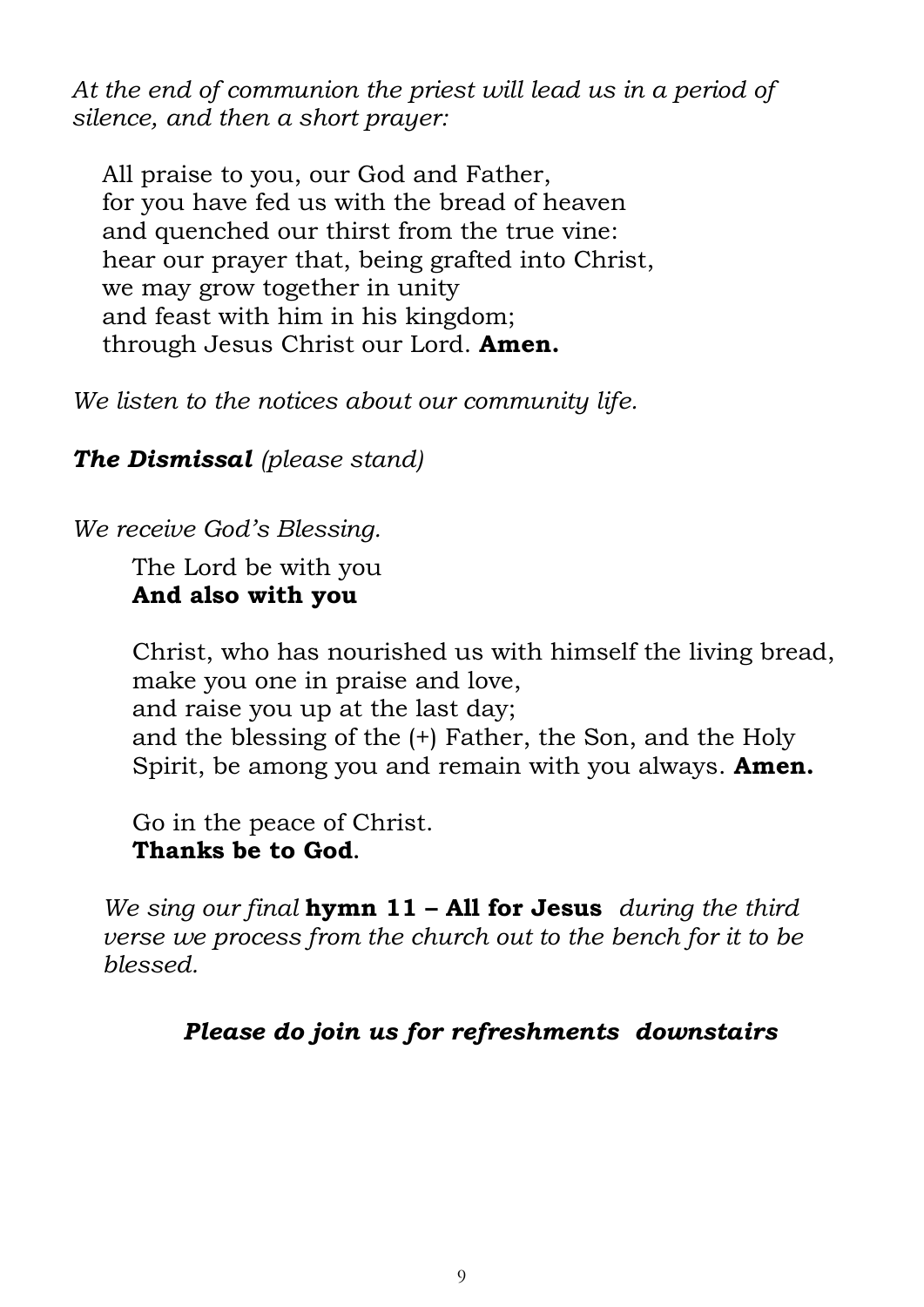# **A note on the theology of receiving communion**

Our Gospel reminds us that Christ is a gift. We receive communion because it is a gift from God. There is a great deal of symbolism in this. It is one of the reasons in our tradition that others 'give us' communion—we receive it as a gift, rather than take it. It is a symbolic expression of our understanding of what God is offering us.

This means 3 things in practice.

1. We are all welcome to receive—because it is God's gift to us and we do not need to be worthy to receive, we just need to accept the gift.

2. We hold out our hands to receive the bread, because we are accepting the gift.

3. We receive the cup, we don't dip (instinct) because we are receiving rather than taking.

The Church of England strongly discourages the dipping (intincting) of bread into the chalice for two reasons, firstly because of our theology above about receiving, and secondly it is much less hygienic than drinking from the cup. We are each invited to consider how we receive communion, no one will be refused this gift. Infection control during the pandemic also highlighted that intinction increases the spread of germs as hand will have touched many things, and then this may be transferred to the common cup.

# **Community Life Together and Dates for your Diary Finance—St Anne's**

Our current monthly target for congregational giving is **£2180**. At present we are about £200 shy of our target each month. If you are new to St Anne's, or have not previously thought about it, please consider setting up a Standing Order to manage your giving. Forms and information are available in the entrance, or you can speak with Michael or a member of the PCC.

**Open Studios and Gardens—**will take place today.. We will be a venue and we will need helpers in welcoming guests and serving tea. Please feel free to pop in and help this afternoon, even if you aren't on the rota.

# **July Changes**

During July Mo C will be visiting her family in Australia leaving on the 4th July. The Rev'd Erica Wilding, who is the Curate in the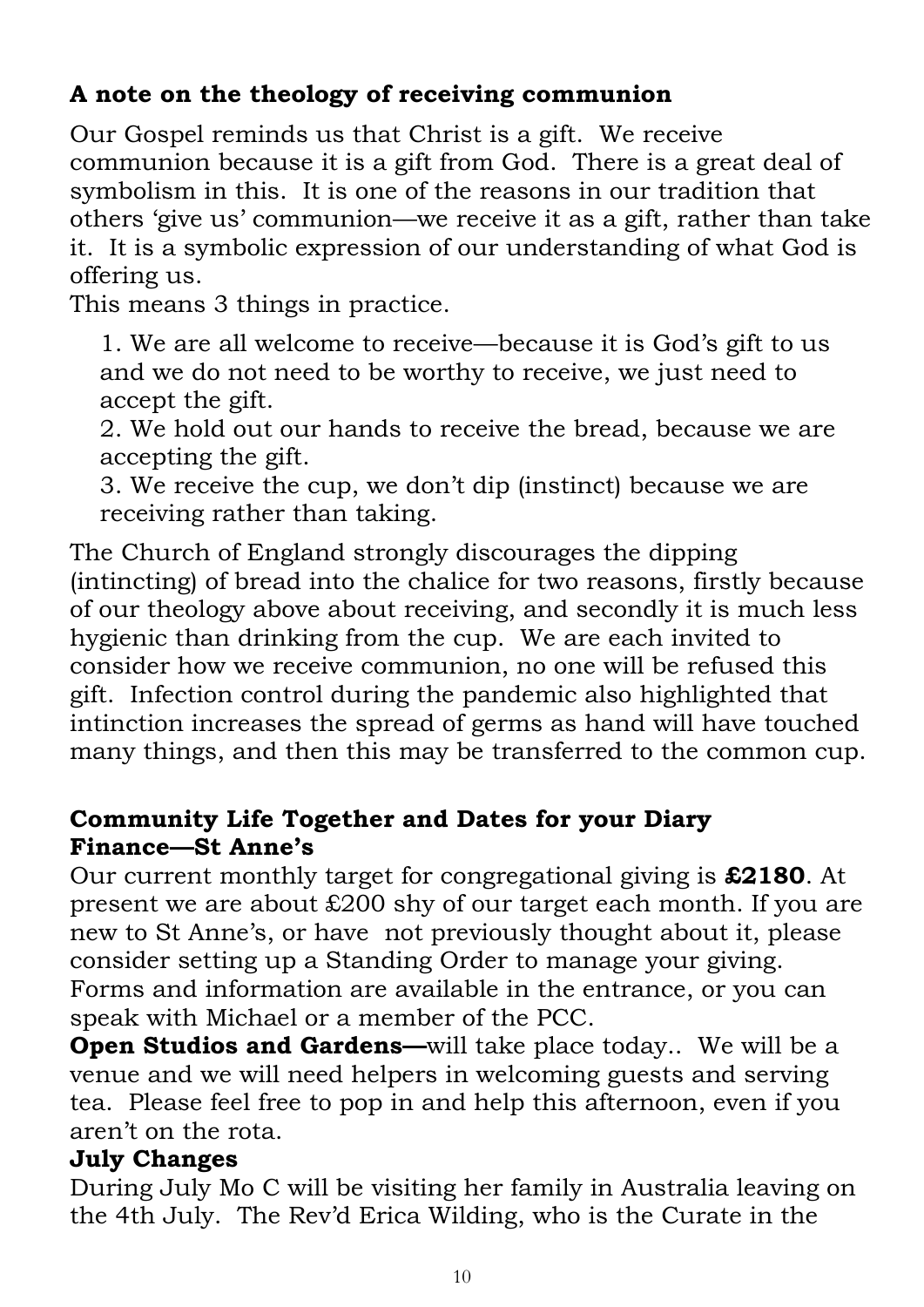Uxbridge Team ministry will be joining us on placement from the 4th—21st July covering Mo C, and allowing her some experience of a different parish. Please make Erica welcome as she joins us. Once the academic year ends, Erica will return to her parish and Nicki will cover Sunday Services during this period.

# **Nicki's Ordination**

Our Curate, Nicki Sudworth will be ordained at as a Priest by the Bishop of London on Friday 1st July at 6pm at St Peter's Ealing. There will be a limited number of ticketed seats (please let us know if you would like one), which you may like to access; or there will be some unticketed seats which you may be able to access. You are very welcome to join in this very special service. (The 226 bus stops just around the corner from the church)

**Nicki will preside** at the Eucharist for the first time on Sunday 3rd July. This will be a very special service for us all as we celebrate with her, as well as celebrate the end of the school year. We will have a special morning tea afterwards, and there will be presentations during the service. **Please make an effort to** be with us for worship on this very special Sunday.

*Please pray for Nicki, and the other Deacons who are preparing for their priesting in July. Mo C will be leading their ordination retreat from the 29th June—1st July.* 

**Megan's Commission—**Sanctuary: choral meditations on refuge Fri, 1 Jul 2022, 8pm St James's Church, Sussex Gardens, London W<sub>2</sub> 3UD. Directed by singer and producer Jacob Ewens, this concert for choir, piano, and organ explores the yearning for sanctuary from violence and injustice as it moves, musically, towards a radical insistence on hope. Featuring the world premiere of Ewens' "O God, Thou Art My God", as well as music by Rachmaninoff, Brahms, Whitacre, Tavener, Gjeilo, and Steel. All ticket proceeds will be donated to UNHCR.

TICKETS: https://www.eventbrite.co.uk/e/sanctuary-choralmeditations-on-refuge-tickets-327546459277



*For our prayers—* Ray, Harriet, Neil, Tristan, Piers, Mavis, Hada, Kay, Comfort, Joyce, Jean, Peter, Pearl, Josephine, John, Cecilia and Ruth. We remember those who have died recently and those whose anniversary of death falls at this time including Marguerite Lewis, Fred Coleman and Richard Costello.